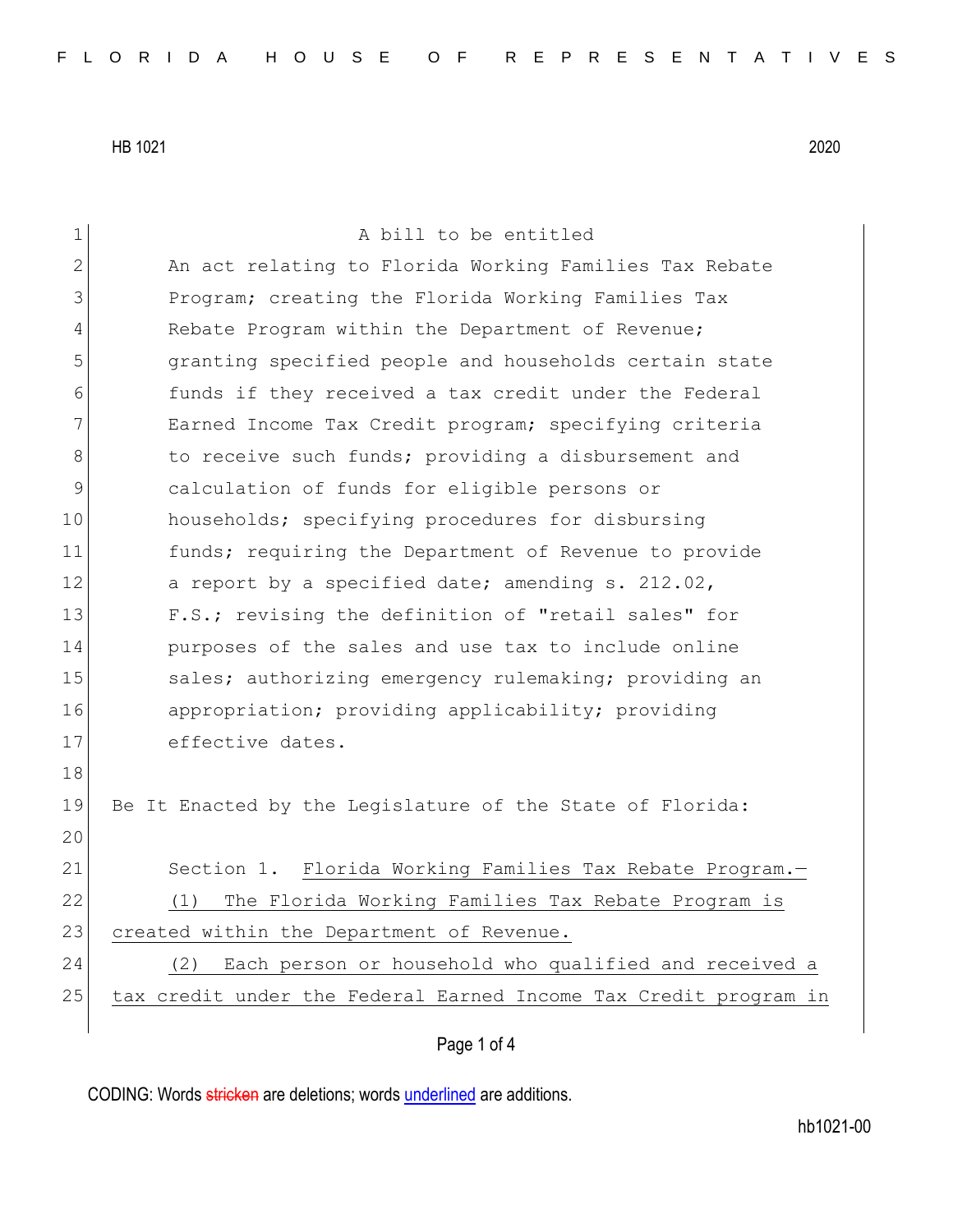a specific year may receive funds from the state if the person 27 or household: 28 (a) Applies to the department, using a form developed by the department, no later than June 30 of the year in which the federal earned income tax credit was received; and (b) Provides the department with documentation verifying the receipt of and specific value of the federal earned income 33 tax credit. (3) Within 30 days after receiving a completed application 35 and verifying the information required under subsection  $(2)$ , the department shall issue a check or remit funds using direct deposit to the person or household in an amount equal to 7.5 percent of the amount of federal earned income tax credit 39 received by the person or household. (4) The Department of Revenue shall prepare and submit a report by December 31, 2020, to the Governor and Cabinet, the 42 President of the Senate, the Speaker of the House of 43 Representatives, the Senate Minority Leader, and the House of Representatives Minority Leader which addresses the feasibility of creating and implementing an automatic Florida Working Families Tax Rebate program using data provided by the Internal 47 Revenue Service or other federal agency so that a person or household may receive funds from the state without having to complete an annual application and provide documentation as set 50 forth in subsection (2).

## Page 2 of 4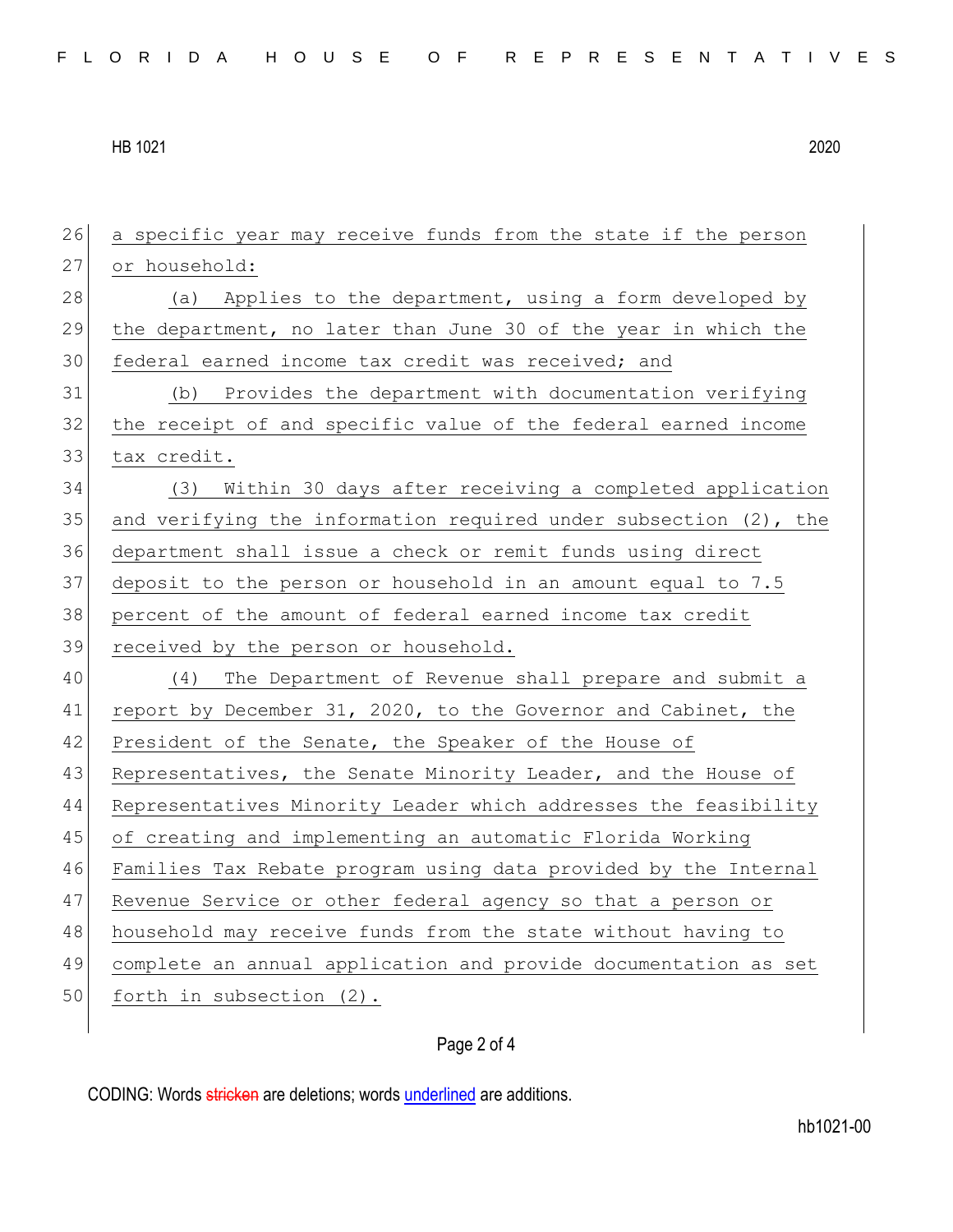51 (a) If the department determines that an automatic program 52 is not feasible, the report must identify specific barriers to 53 the creation of such a program and provide proposed solutions to 54 remove the barriers. 55 (b) If the department determines that an automatic program 56 is feasible, the report must include a legislative proposal to 57 implement the automatic program. 58 Section 2. Effective October 1, 2020, paragraph (f) of 59 subsection (14) of section 212.02, Florida Statutes, is added to 60 read: 61 212.02 Definitions.—The following terms and phrases when 62 used in this chapter have the meanings ascribed to them in this 63 section, except where the context clearly indicates a different 64 meaning: 65 (14) 66 (f) The term "retail sales" includes any online or remote 67 sale of tangible personal property to a location in Florida by 68 an out-of-state seller, and:  $69$  1. In the previous calendar year, the out-of-state seller 70 conducted 200 or more retail sales of tangible personal property 71 to be delivered for use, consumption, or further distribution 72 into the state; or 73 2. In the previous calendar year, the out-of-state seller 74 conducted any number of retail sales of tangible personal 75 property to be delivered for use, consumption, or further

Page 3 of 4